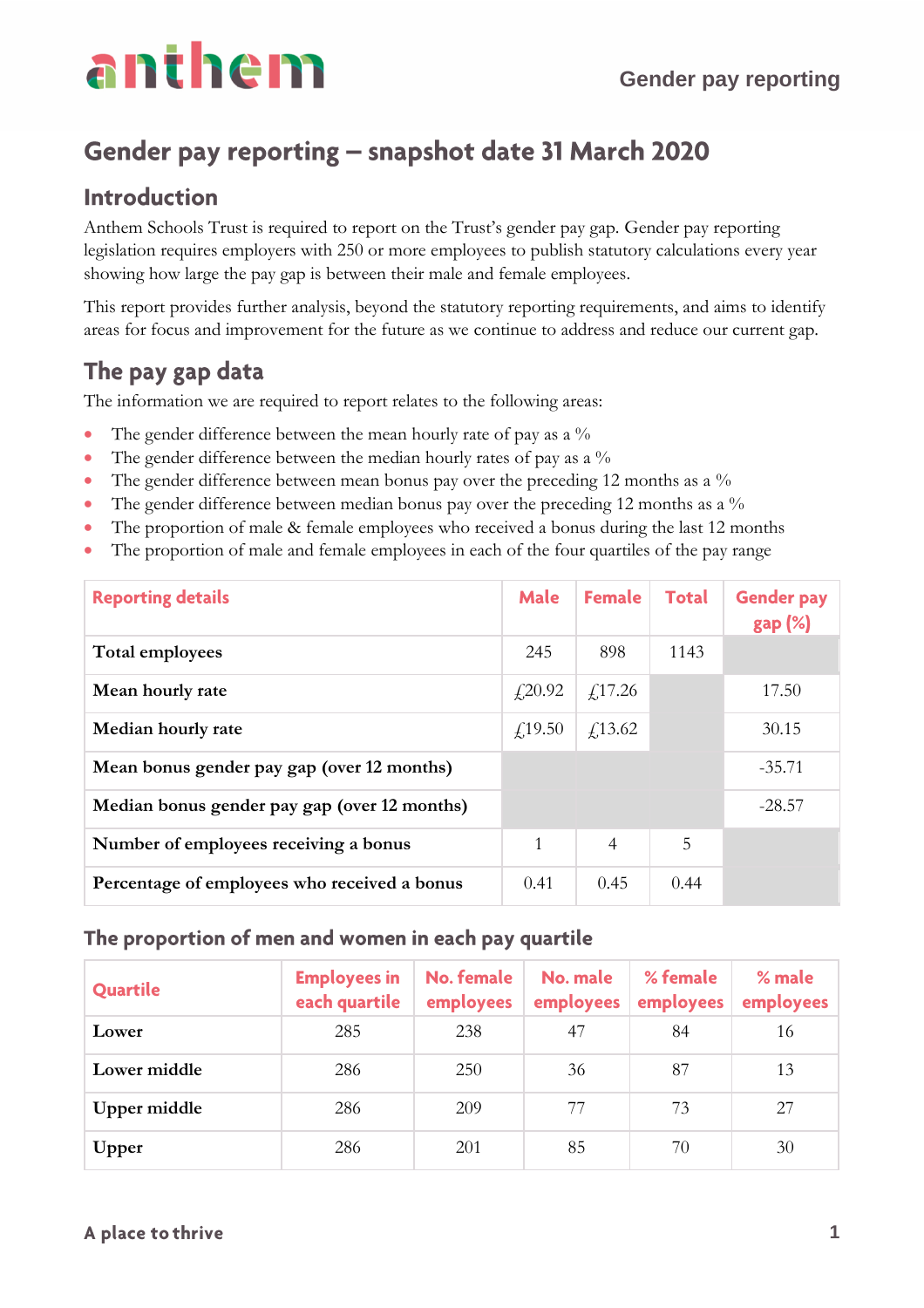### **Highlights**

- We are pleased to report a further reduction in our gender pay gap of 2.72 percentage points
- The composition of our workforce remains broadly similar to 2019

We continue to have strong female representation in our leadership posts:

- 71% of our Trust Education Executive Team are female
- 57% of Trustees are female
- 71% of our headteachers are female
- 68% of our deputy headteachers/vice-principals are female

#### **Understanding our gap**

Anthem Schools Trust is a multi-academy trust of 11 primary and five secondary schools serving diverse communities in the East Midlands, London and the Thames Valley. Our core values are integrity, collaboration and excellence. These values reflect the culture we want to achieve throughout our organisation, from the boardroom, throughout our workforce and to every classroom in our schools.

To understand our pay gap in more detail, we have analysed our workforce by gender and role type.<sup>1</sup>

| Role                            | <b>School type</b> | % male           | % female |
|---------------------------------|--------------------|------------------|----------|
| <b>Trustees</b>                 | n/a                | 43               | 57       |
| <b>Education Executive Team</b> | n/a                | 29               | 71       |
| Headteachers                    | All                | 29               | 71       |
|                                 | Primary            | 17               | 83       |
|                                 | Secondary          | 60               | 40       |
| Deputy Head/Vice-Principal      | All                | 32               | 68       |
|                                 | Primary            | $\boldsymbol{0}$ | 100      |
|                                 | Secondary          | 46               | 53       |
| <b>Teachers</b>                 | All                | 28               | 72       |
|                                 | Primary            | 12               | 88       |
|                                 | Secondary          | 37               | 63       |
| <b>Support Staff</b>            | All                | 13               | 87       |
|                                 | Primary            | $\overline{7}$   | 93       |
|                                 | Secondary          | 21               | 79       |

<sup>1</sup> We have calculated these figures using a basic methodology and the result are approximates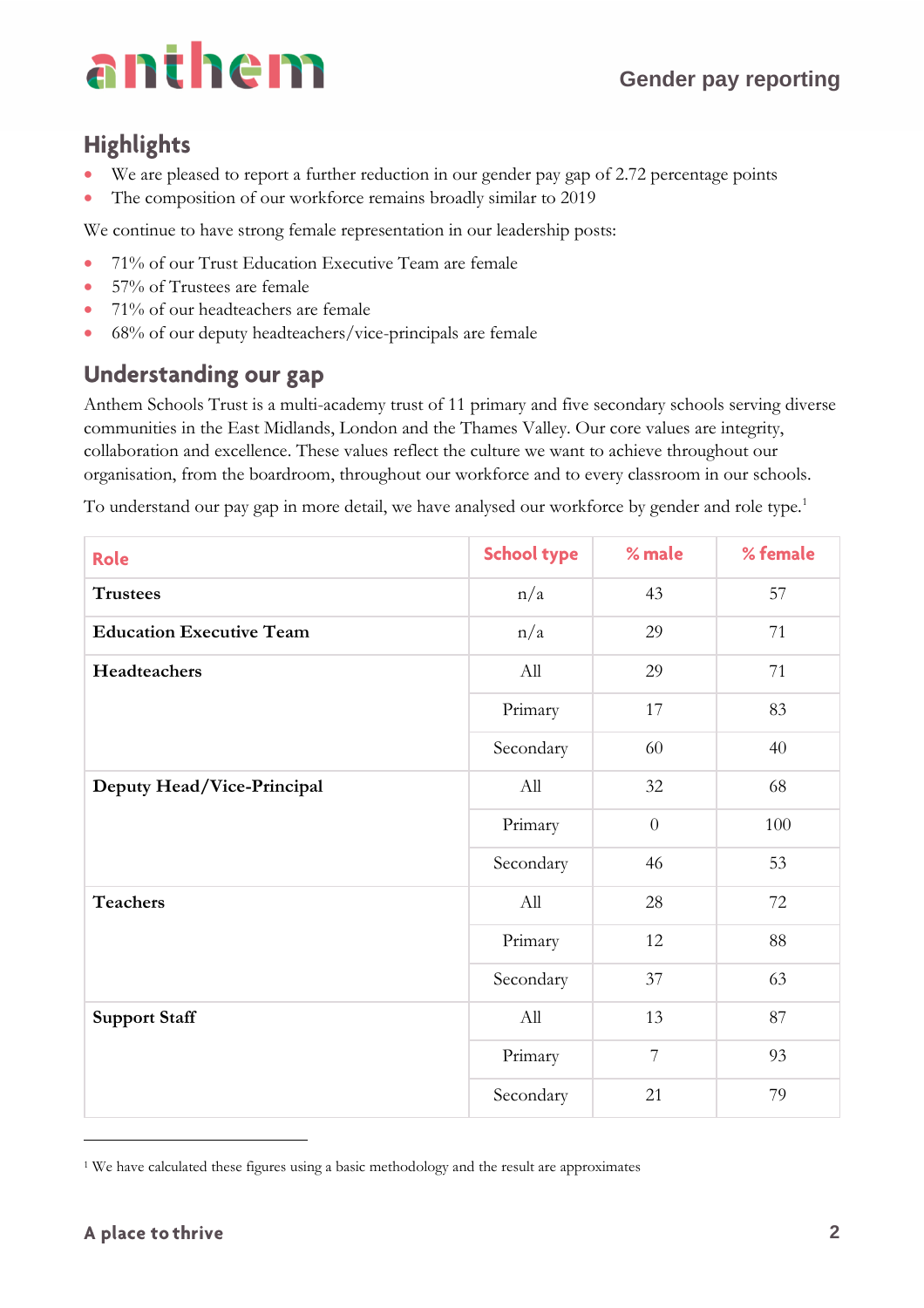#### **Gender pay reporting**

The Gender Pay Gap is a high-level indicator of male and female earnings which is affected by workforce distribution and workforce make-up. The data doesn't take account of the fact that men and women may be in different roles, capturing pay for over 1100 employees from apprentices to the CEO. As a result, we would expect the results of average hourly pay to be skewed. Our gender pay gap does not mean that male and female employees are paid different salaries for the same work. For Anthem, the overall pay gap reflects the distribution of male and female employees in different roles, and the salary scales for these posts, rather than unfair pay practices.

Within the education sector, it is common for a high proportion of the workforce to be female. The distribution within our own workforce remains stable at 21% male and 79% female. It is also common across the sector for a high proportion of females to be in support staff roles which are, typically, lower paid roles than leadership or teaching posts; 87% of our support staff are female. Of the highest earning roles, 30% are held by male employees, despite only 21% of Anthem employees being male. We also note that we have a low representation of male teachers (28%), particularly in the primary phase (12%).

The 2020 figures include the outcome of restructured support staff pay scales effective from 01April 2019. Anthem adopted the national pay agreement (National Joint Council for Local Government Services) in full. The pay award was bottom loaded, with the lowest pay points increasing by more than 9%, reducing to 2% for the highest pay points.

Anthem is proud to operate as an equal opportunities employer. It is important to note that all our posts are aligned to nationally agreed pay scales, with male and female staff in each school paid within the same pay band for the same job role.

#### How does Anthem compare with others?

The mean gender pay gap across the UK is  $17.4\%$  in favour of male employees<sup>2</sup>. Within the UK education sector, the mean gender pay gap is 17.0% in favour of male employees, which is 0.5 percentage points lower than Anthem's mean gap. This means that Anthem is performing around average for both the UK and our own sector.

#### How are we going to continue to address our gap?

Anthem is committed to the promotion of equality of opportunity and choice for employees and supports the fair treatment of all staff, irrespective of gender, through our transparent recruitment processes, pay policy and professional development opportunities.

As part of our action plan, we will continue to monitor this data on an ongoing basis, as growth and change within Anthem may alter the data by the next reporting date.

Equality will remain as an agenda item for our Education Executive Team meetings, with equality objectives across Anthem linked to gender pay gap data.

Under TUPE processes we have no control over the staffing complement where academies join our Trust. However, we will consider any relevant gender inequality when advertising future posts, including promoting flexible working opportunities. Anthem continues to provide leadership development

<sup>2</sup> Source: Annual Survey of Hours and Earnings, Office for National Statistics, Available at: [https://www.ons.gov.uk/employmentandlabourmarket/peopleinwork/earningsandworkinghours/bulletins/genderpaygapint](https://www.ons.gov.uk/employmentandlabourmarket/peopleinwork/earningsandworkinghours/bulletins/genderpaygapintheuk/2020) [heuk/2020](https://www.ons.gov.uk/employmentandlabourmarket/peopleinwork/earningsandworkinghours/bulletins/genderpaygapintheuk/2020) [Accessed 04 February 2021]